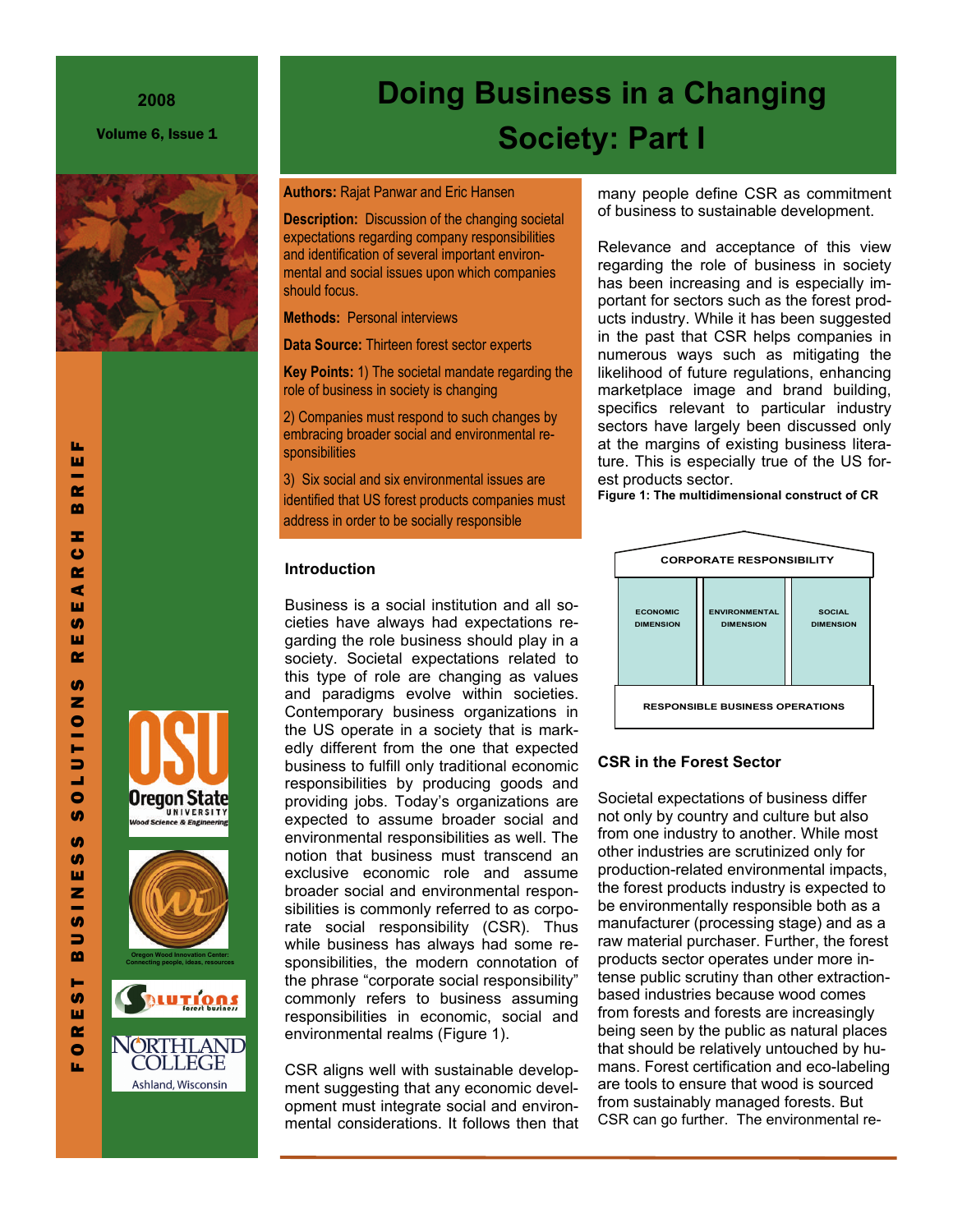sponsibilities of forest products companies extend to how forests are used beyond harvesting interests. Specifically, multiple-use of forests has become a standard in many countries. Multiple-use implies that many different entities and interests can benefit from forests. Additionally, there has been much public debate on the industry's responsibility to protect forests.

Of the 100 largest forest products companies in the world, 61 are reported to have produced sustainability reports, $<sup>1</sup>$  and this</sup> trend is increasing. It is observed that these reports primarily emphasize economic and environmental dimensions of CSR, whereas the social dimension receives relatively less attention. In addition, most of the social (e.g., health and safety) and environmental (e.g., emissions) indicators that these companies use in their sustainability reports are already part of legislative requirements. As such, a majority of these reports do not indicate any commitments beyond mere legal compliance that these companies may be making to help society and the environment. Consequently, comments such as, "sustainability reports are nothing but marketing pieces" are commonplace.

It has previously been noted that various stakeholder groups have pressured the forest products industry to address issues such as practicing sustainable forestry; enhancing wildlife habitat; providing jobs; etc. While these issues are rather general in nature, it must be kept in mind that many scholars have argued that CSR is a context-specific phenomenon. Embracing this line of thought, we propose that CSR activities that a particular industry sector might undertake must be defined after detailed examination.

#### **Implementing CSR**

A company interested in embracing CSR is confronted with a choice of approaches and methods, for example, stakeholder management (focusing on those groups that are affected by or can affect a company's decisions), corporate social performance (focusing on outcome) and issues management (focusing on problems rather than groups), are some of the mainstream approaches to CSR.

In this study we used an issues management approach where identification of issues is the first step. This can be done by interviewing key stakeholders to identify issues that they consider important and worthy of managerial attention. To narrow the list of issues, a group of neutral and informed participants can be used to provide controlled feedback in an iterative process until consensus is reached. A concise list may be useful for companies that desire to start implementing CSR in small steps. A longer list may be useful for companies that have already taken some initiatives to adopt CSR and are ready to further invest.

### **Methods**

In this research, thirteen interviews were conducted with key stakeholders including representatives from non-governmental organizations interested in the forest sector, government officers in the Forest Service, political office holders, representatives of industry associations and university extension officers that routinely interact with industry.

### **Results**

In all, 12 social and 20 environmental issues were identified. A two-round group consensus process was conducted with faculty members dealing with forest products business from different US universities to shorten the list. Consensus was reached among participants regarding six social and six environmental issues that should be addressed by responsible forest products industries in the US.

### **Social issues**

1) Encourage public scrutiny of environmental and land management practices

- 2) Invest in surrounding communities
- 3) Promote responsible consumption among consumers
- 4) Stem declining employment in the sector
- 5) Engage with the surrounding communities
- 6) Improve industry's public image

### **Environmental issues**

- 1) Promote sustainable forestry practices
- 2) Increase the use of renewable resources
- 3) Adopt environmentally sound purchasing policies
- 4) Mitigate global warming
- 5) Reduce overall energy consumption
- 6) Improve waste management

In the next Research Brief we will explore how these issues can be used to identify gaps between the perceptions of industry managers and the general public.

### **Conclusions**

While the external environment in which modern companies operate is creating unique challenges, assuming broader social and environmental responsibilities, among other factors, will be a key proposition both for surviving and thriving in the marketplace. The proposed process for identifying social and environmental issues can help forest products companies to decide where to focus in their pursuit of CSR.

### **Literature Cited**

1 PricewaterhouseCoopers. 2007. *Growth: global forest, paper & packaging industry survey.* 2007 edition: Survey of 2006 results. Available at: www.pwc.com/ fppsurvey07







**Forest Business Solutions** 

**Mission: Develop professionals in forest products marketing and business and facilitate forest industry competitiveness through education and research.** 

119 Richardson Hall, Corvallis, OR 97330, USA Phone: 1-541-737-4240 Fax: 1-541-737-3385 E-mail: Eric.Hansen2@oregonstate.edu http://woodscience.oregonstate.edu/faculty/hansen/index.htm http://owic.oregonstate.edu/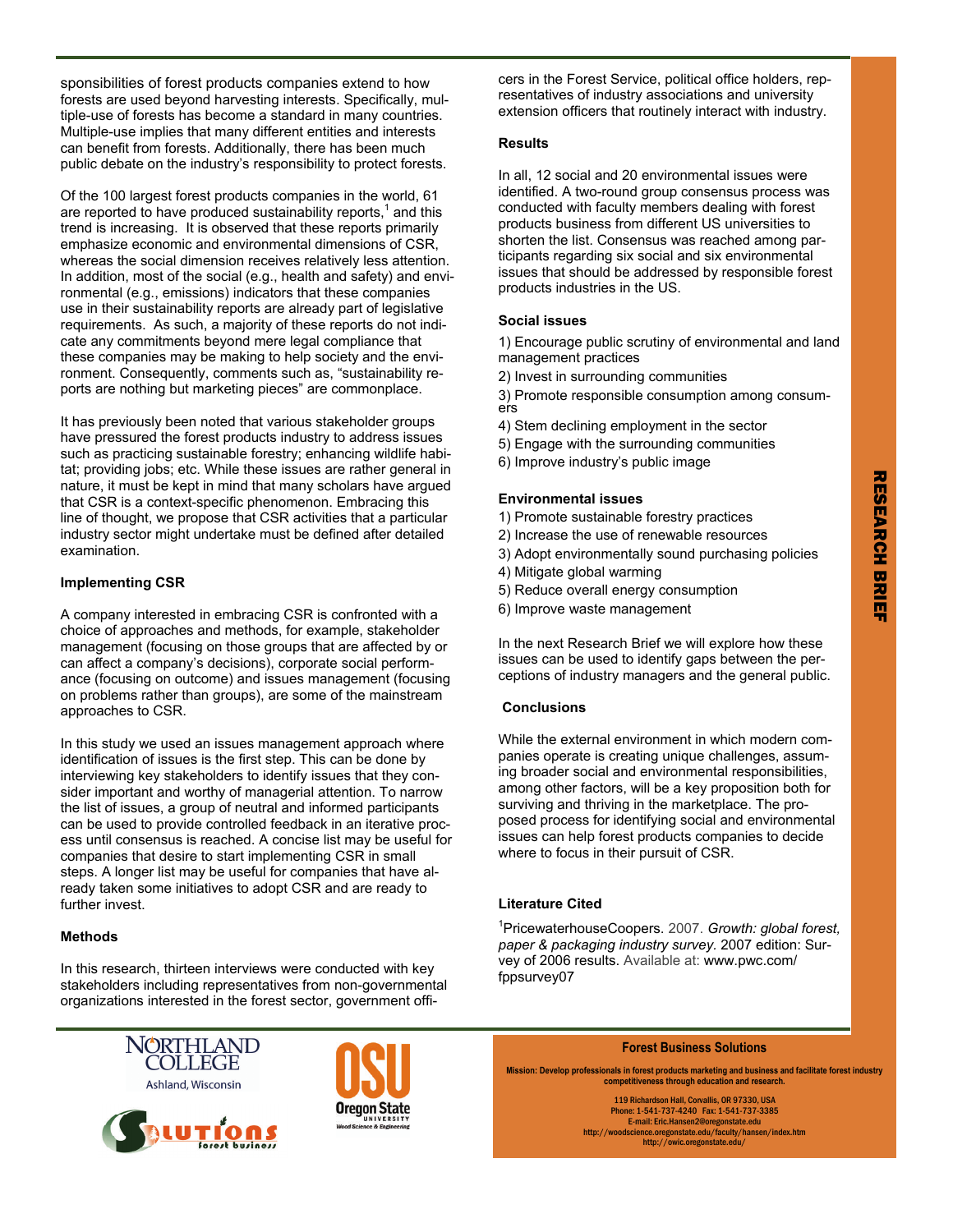### **2008**

Volume 6, Issue 2



# Oregon State UNIVERSIT nce & Engir





Ashland, Wisconsin

# **Doing Business in a Changing Society: Part II**

### **Authors:** Rajat Panwar and Eric Hansen

**Description: Perspectives on the environmental** and social responsibilities of corporations and family-owned companies by industry managers and the general public.

### **Methods:** Mail Survey

**Data Source:** Two sources within the states of Washington, Oregon, Idaho, and Montana: i) the general public and ii) forest products industry executives.

**Key Findings:** 1) The general public's expectations of corporations and family-owned companies are significantly higher than their perceptions of current industry performance along social and environmental issues

2) Executive's perceptions of current social and environmental performance of corporations and family-owned companies are significantly higher than perceptions of the general public

3) Executive's perceptions of expected social and environmental performance for corporations and family-owned companies are significantly lower than the perceptions of the general public

# **Introduction**

A changing global business environment has necessitated that companies transcend an exclusive profit orientation by assuming broader social and environmental responsibilities for ensuring their survival and growth. This applies to all companies regardless of their size or ownership. A shift in company thinking for incorporating social and environmental considerations in their objective-setting is especially relevant and vital for the forest products sector since public scrutiny of forest products companies has intensified over the years.

Two significant challenges, however, that companies face are: (i) what activities to focus on as a part of social and environmental activities, and (ii) how to align with larger societal perceptions regarding company performance.

While the first part of this research outlined the social and environmental issues that the US forest products companies must address in order to be socially responsible, our focus here, is on how forest products companies are viewed by the general public with regard to current and expected performance along social and environmental issues. Further, comparisons are made between the perceptions of the general public and that of industry executives. Results can help industry executives understand how their views may be misaligned with larger society and allow those executives to develop strategies for better aligning with societal values.

# **Methods**

Mail surveys were conducted within the states of Washington, Oregon, Idaho, and Montana. For the general public, a random sample of 2000 total residents age 18 and above was selected. Over 275 usable responses were received for a response rate of 15%. For the industry sample, all forest products companies having 50 or more employees were selected. Top executives from 430 companies were contacted and 94 usable responses were received (22% response rate). A total of 12 items (six social and six environmental issues) were used from a previous stage of this research:

# **Social issues**

1) Encourage public scrutiny of environmental and land management practices

2) Invest in surrounding communities

3) Promote responsible consumption among consumers

- 4) Stem declining employment in the sector
- 5) Engage with the surrounding communities
- 6) Improve industry's public image

# **Environmental issues**

- 1) Promote sustainable forestry practices
- 2) Increase the use of renewable resources
	- 3) Adopt environmentally sound purchasing policies
	- 4) Mitigate global warming
	- 5) Reduce overall energy consumption
	- 6) Improve waste management

Respondents' rated their perceptions regarding industry's current and expected performance on each of the 12 items.

 $\bullet$ 

u.

u. ш